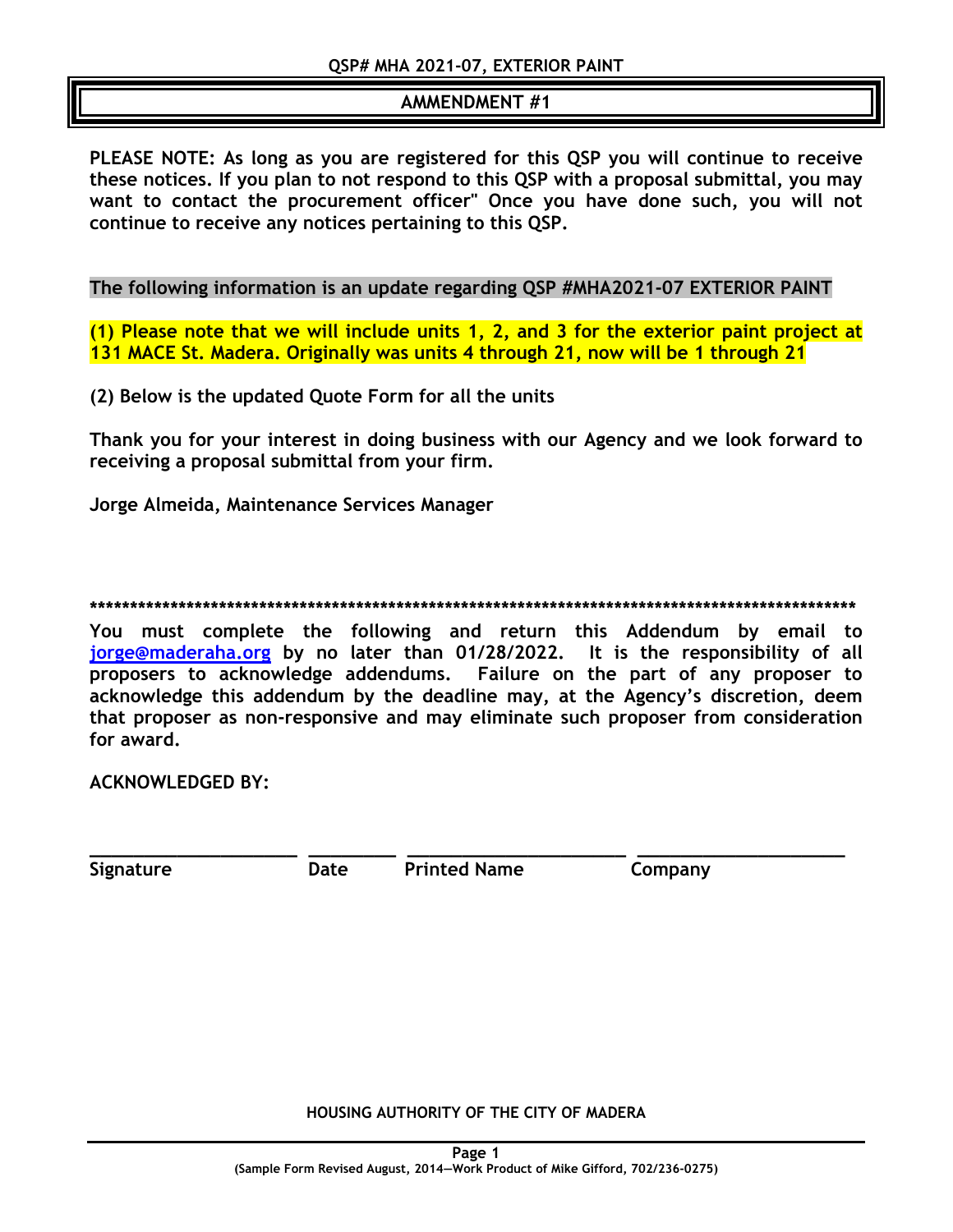# **AMMENDMENT #1**

#### **QUOTATION FOR SMALL PURCHASES (QSP) QSP NO. MHA2021-07 EXTERIOR PAINT**

**Submit by Email to: jorge@maderaha.org** *(a received email will be sent) or*

## **Housing Authority of the City of Madera (***deliver to the attention of Procurement Officer)* **205 N. "G" Street Madera, CA 93637**

The undersigned, having familiarized themselves with the local conditions affecting the cost of the work, and with the specifications, hereby proposes to furnish all labor, materials if applicable, equipment and services required to provide such services described in the Scope of Work in accordance therewith, for the sum of:

# **AMP 1**

| Item                    | Description  | <b>Total Cost for Exterior Paint</b> |
|-------------------------|--------------|--------------------------------------|
|                         |              |                                      |
| $\mathbf 1$             | 131 Mace #1  | \$                                   |
| $\overline{2}$          | 131 Mace #2  | \$                                   |
| $\overline{\mathbf{3}}$ | 131 Mace #3  | \$                                   |
| $\overline{\mathbf{4}}$ | 131 Mace #4  | \$                                   |
| 5                       | 131 Mace \$5 | \$                                   |
| $6\phantom{1}6$         | 131 Mace #6  | \$                                   |
| $\overline{7}$          | 131 Mace #7  | \$                                   |
| 8                       | 131 Mace #8  | \$                                   |
| 9                       | 131 Mace #9  | \$                                   |
| 10                      | 131 Mace #10 | \$                                   |
| 11                      | 131 Mace #11 | \$                                   |
| 12                      | 131 Mace #12 | \$                                   |
| 13                      |              |                                      |
|                         | 131 Mace #13 | \$                                   |

#### **HOUSING AUTHORITY OF THE CITY OF MADERA**